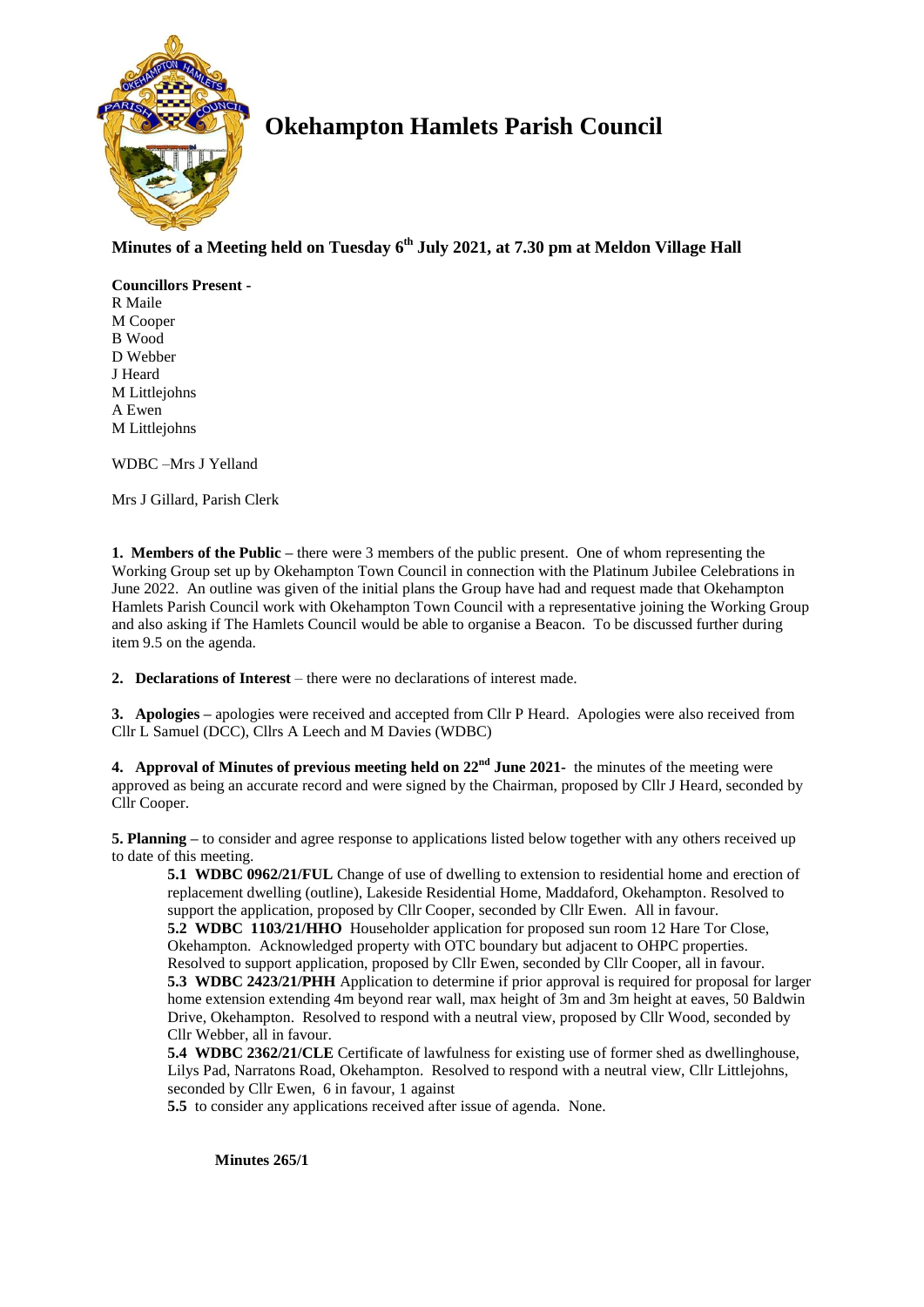#### **6. DCC and WDBC –** to receive any reports/updates from Councillors present.

Cllr Yelland advised Covid self isolation payments available to end of Sept, full details on WDBC website. Survey to be issued re potential Ebike and Car scheme

Cllr Leech advised by written report - Kellands Lane blockage, all 3 developers and other interested parties have been very proactive in trying to solve the issues that surround this problem, and are now making progress. There are still formalities to overcome with DCC Highways and South West Water that have to addressed, as well as some legal issues. There have been some concerns made by a local resident that the play area for the Kellands Road Estate has been built of an old waste tip, and as such, gas levels have to be taken regularly. WD Environmental Health advise that this is normal, and as far as they are concerned, there are no issues to worry about at this time.

There have also been concerns about the amount of soil that has been removed from behind a couple of the houses hedge line , (towards the new roundabout) by the Barrett's development contractors. The Barratt's Forman has explained that the levels have not worked out as expected and Barratt will be installing some form of retaining structure in these areas, but before this happens, sheet piling will be installed. Discussions with affected homeowners have taken place.

### **7. Neighbourhood Planning**

7.1 to receive an update on joint Okehampton Councils . The Clerk advised that corrects procedures passing the resolution made at meeting on  $22<sup>nd</sup>$  June had not been followed therefore needed revisiting. After discussions, resolved to pass the following new resolution '*This council supports in principle the desire of the NP Group to obtain feedback from some community members on the Group's current 'working draft plan'. However the Council requests more details from the Group on how they plan to do this together with an estimate of costs involved. The Council also requests written evidence from the NP Group that requesting this feedback has been formally agreed by the Group members and that any public communication clearly states that this exercise is not a part of the formal Consultation process. This is to avoid any confusion with members of the community.'* Proposed by llr Wood, seconded by Cllr Cooper, all in favour.

**7.2 Terms of Reference** - the Clerk advised the existing Terms had not been reviewed for over 12 months and it was therefore agreed to pass the following resolution -

*It is evident that the NP Group have not been able to work within the adopted ToRs for the Working Group for some time and that a review of Terms is required. The Council requests that the Working Group members review the current ToRs and provide both Councils with an updated document that the Group feel they can work within. This revised document will then be considered by both Councils for adoption.* Proposed by Cllr Wood, seconded by Cllr Webber, all in favour.

**7.3 to consider revised protocol for OHNPG expenditure** for current financial year. Resolved at adopt revised protocol splitting costs for 2021/22 to 81% Okehampton Town Council, 19% Okehampton Hamlets Parish Council, proposed by Cllr Wood, seconded by Cllr Wood, all in favour. 7.4 to consider if any temporary changes to Councillors nominated to the Neighbourhood Planning Group are necessary (currently Cllrs Wood, Webber and Cooper), in able to ensure attendance at Virtual or Face to Face meetings. Cllr Ewen volunteered to deputise for Cllr Webber while he is unable to attend meetings, all in favour.

#### **8. To receive reports from meetings attended by Parish Council representatives.**

**Okehampton United Charity –** attended by Cllr Cooper, face to face meeting to resume soon. **Okehampton Matters** – as Louisa Daley has left WDBC, meetings currently 'on hold'

#### **9. Correspondence**

**9.1 Airband Community Liason** – to consider inviting representative to future meeting. Agreed to accept offer of attendance for a meeting in the autumn.

**9.2 Okehampton United Charity** – to consider appointment of OHPC nominated Trustee due to expiry of term of current nominee on  $19<sup>th</sup>$  October 2021. Nomination confirmation not required at this stage. Cllr Webber advised the meeting that he does not wish to stand for a further term. Clerk to advise OUC and to ask what specific skills they are ideally looking for in a replacement Trustee. **9.3 Dartmoor National Park Meldon Wildlife Day** – to consider request towards funding for event. Resolved to award £500 towards costs of event, proposed by Cllr Wood, seconded by Cllr Littlejohns. **9.4 Came & Co** (Council's Insurers) to consider need for Cyber Crime insurance. Agreed in principle that insurance of this type would be beneficial. Alternative quotes to be obtained by Clerk for consideration.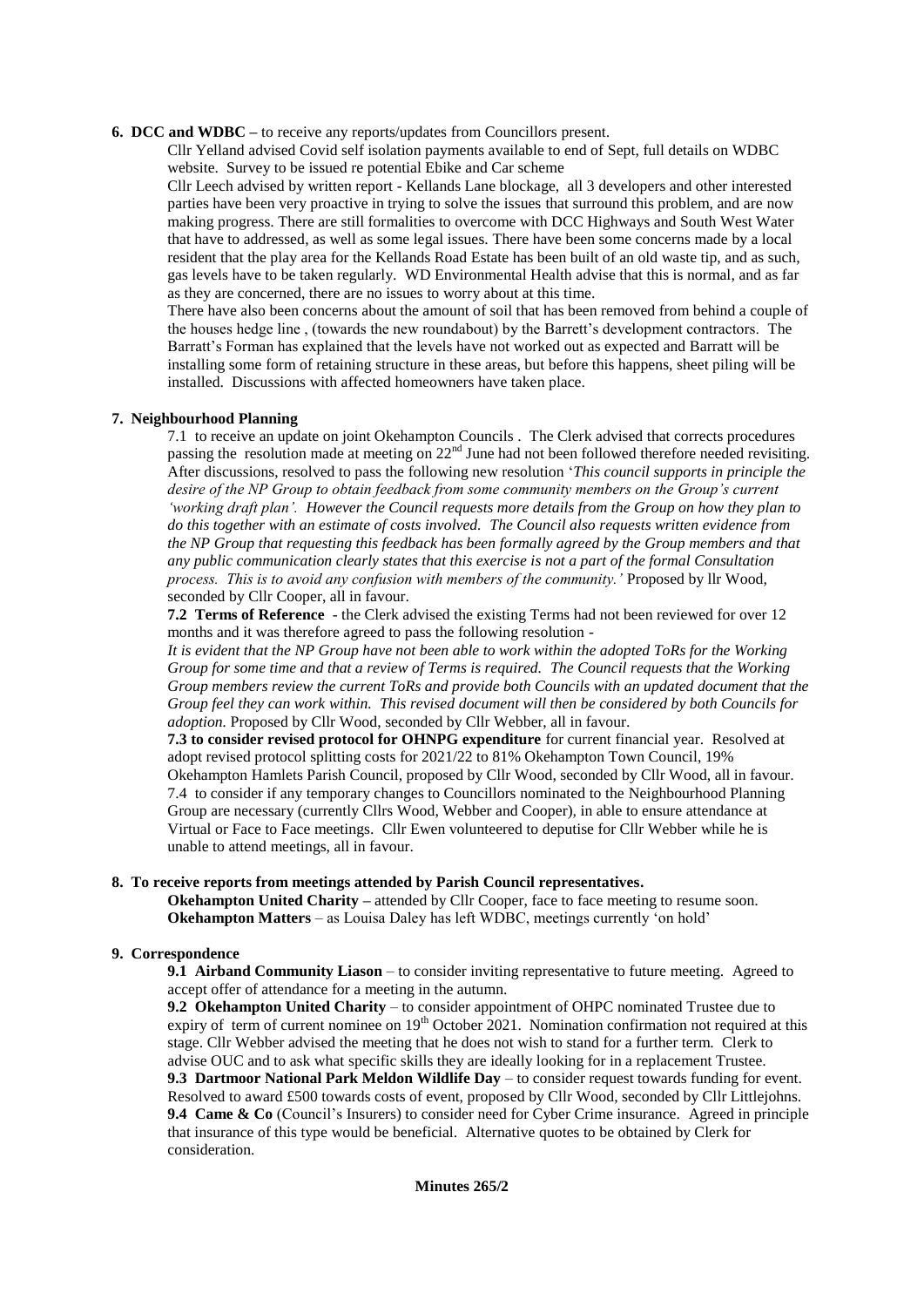**9.5 The Queens Platinum Jubilee**  $-2^{nd}$  –5th June 2022, to consider lighting of Beacon within The Hamlets and contents of mail received from Okehampton Town Council re events. Agreed to work jointly with Okehampton Town Council and that OHPC would take responsibility for the Beacon. Cllr Cooper volunteered to join the Working Group, agreed by all.

**9.6 Devon Communities** – Free Digital skills training for Communities, to consider offer of holding event. Noted.

**9.7 Okey Music Day** – to consider grant request for £500 towards event. Agreed further information required before decision could be made. Agreed to delegate authority to Clerk after email consultation with all Councillors, for final decision of award up to £500. Proposed by Cllr Wood, seconded by Cllr Littlejohns.

**9.8 Tor Support Services** – to consider grant request of £500 towards providing services. Resolved to award £500, proposed by Cllr Wood, seconded by Cllr Ewen.

## **10. Finance and Year End audit procedures** –

**10.1 Accounts for payment –**

| Mrs J Gillard (wages £321.22, mileage £45.45, |           |
|-----------------------------------------------|-----------|
| $Exp \pounds772.73$ , see Clerks report       | £ 1139.40 |
| <b>Broadbury Landcare</b>                     | £145.00   |
| Mrs M Leonard                                 | £ 75.00   |

**10.2 Internal Audit** – agree any actions to be taken including vire of funds to Reserves. Further information on Clerks Report. Resolved to vire £9k to Meldon Woods Reserves, £9k to Old Town Park Nature Reserve Reserves and £2k to new heading of Queens Platinum Jubilee Celebrations. Proposed by Cllr Wood, seconded by Cllr Ewen, all in favour.

**11. Code of Conduct** – to consider adoption of new LGA Code of Conduct. Further information on Clerks Report. Clerk to distribute new Register of Interest forms to all Councillors, to be completed before date of next meeting.

### **12. Environmental issues**

12.1 Odours in East Okehampton area – to discuss recent issues and agree actions to be taken. Councillors only aware of one issue during recent month, to be monitored and reports to made to WDBC Environmental Health.

12.2 Abbeyford Woods Sewage Pipe – to discuss recent issues and agree actions to be taken. Agreed all Councillors to formulate questions to be submitted in writing to SWWA and to ask them to attend future meeting to explain the situation. Questions to Clerk by end of this month.

**13. Beating the Bounds** – to receive an update and discuss 2021 event. No update in the absence of Cllr P Heard, meeting to be held  $8<sup>th</sup>$  July.

### **14. Open Spaces.**

**14.1 Open Spaces Working Group** – to agree Terms of Reference, appoint members and agree date of first meeting. Resolved to adopt Terms of Reference as previously distributed, proposed by Cllr Ewen, seconded by Cllr J Heard, all in favour. Agreed Council representatives on Working Group to be Cllrs Littlejohns, J Heard, Ewen and Wood. Agreed to invite Ian Brooker and Matt Parkins to become members of the Group from the Community. Meeting date to be arranged after response received from them both.

**14.2** - 5 yearly Inspection of Meldon Woods and OTPLNR – access to online report and GPS locations now received.

**14.3 Devon Parish & Town Council Wildlife Network** Launch – to receive report from Cllr Wood on initial meeting and consider membership of organisation. Cllr Wood no fee for membership of group, he has registered the Council as members, newsletters and useful information will be received from the organisation in due course.

**14.4 River Okement Fishing Rights –** to note rights are currently for sale. Noted.